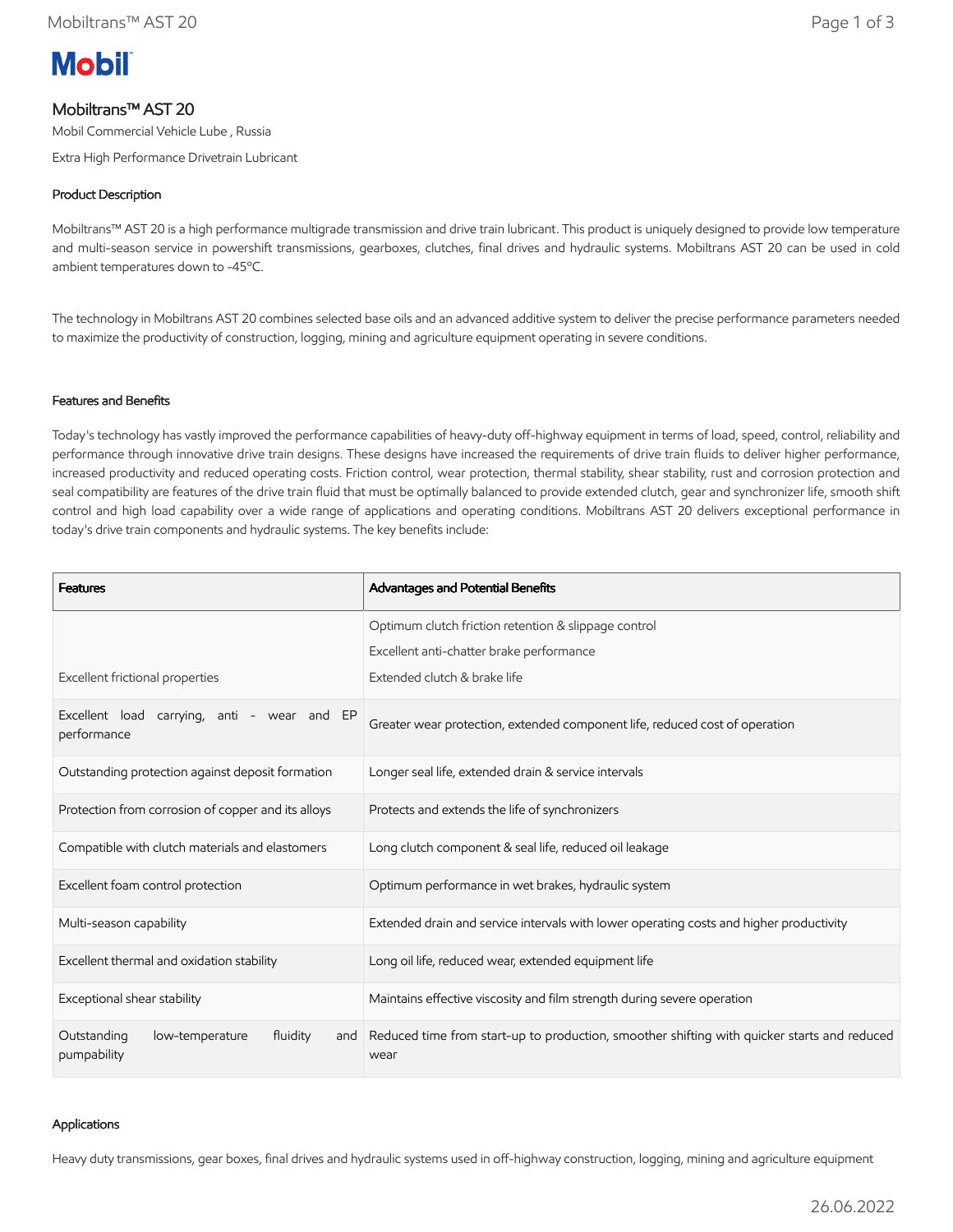• Suitable for most mobile equipment hydraulic applications

### Specifications and Approvals

| This product is recommended for use in applications requiring: |  |
|----------------------------------------------------------------|--|
| Caterpillar TO-4                                               |  |

#### Properties and Specifications

| Property                                                               |                  |
|------------------------------------------------------------------------|------------------|
| Grade                                                                  | <b>SAE 0W-20</b> |
| Pour Point, °C, ASTM D97                                               | $-48$            |
| Kinematic Viscosity @ 40 C, mm2/s, ASTM D445                           | 31               |
| Density @ 15.6 C, g/ml, ASTM D4052                                     | 0.85             |
| Brookfield Viscosity @ -40 C, mPa.s, ASTM D2983                        | 5800             |
| Flash Point, Cleveland Open Cup, °C, ASTM D92                          | 190              |
| Ash, Sulfated, mass%, ASTM D874                                        | 1.2              |
| Cold-Cranking Simulator, Apparent Viscosity @ -35 C, mPa.s, ASTM D5293 | 2600             |
| Viscosity Index, ASTM D2270                                            | 221              |
| Kinematic Viscosity @ 100 C, mm2/s, ASTM D445                          | 7.4              |

#### Health and safety

Health and Safety recommendations for this product can be found on the Material Safety Data Sheet (MSDS) @ [http://www.msds.exxonmobil.com/psims](http://www.msds.exxonmobil.com/psims/psims.aspx) /psims.aspx

All trademarks used herein are trademarks or registered trademarks of Exxon Mobil Corporation or one of its subsidiaries unless indicated otherwise.

01-2021

Mobil Oil Lubricants LLC : 123242, Moscow, Novinsky boulevard, 31, Russia

#### + 7 (095) 232 22 23

[You can always contact our Technical Help Desk engineers on Mobil lubricants and services related questions: https://www.mobil.ru/ru-ru/contact](https://www.mobil.ru/ru-ru/contact-us-technical)us-technical

Typical Properties are typical of those obtained with normal production tolerance and do not constitute a specification. Variations that do not affect product performance are to be expected during normal manufacture and at different blending locations. The information contained herein is subject to change without notice. All products may not be available locally. For more information, contact your local ExxonMobil contact or visit [www.exxonmobil.com](http://www.exxonmobil.com/)

ExxonMobil is comprised of numerous affiliates and subsidiaries, many with names that include Esso, Mobil, or ExxonMobil. Nothing in this document is intended to override or supersede the corporate separateness of local entities. Responsibility for local action and accountability remains with the local ExxonMobil-affiliate entities.